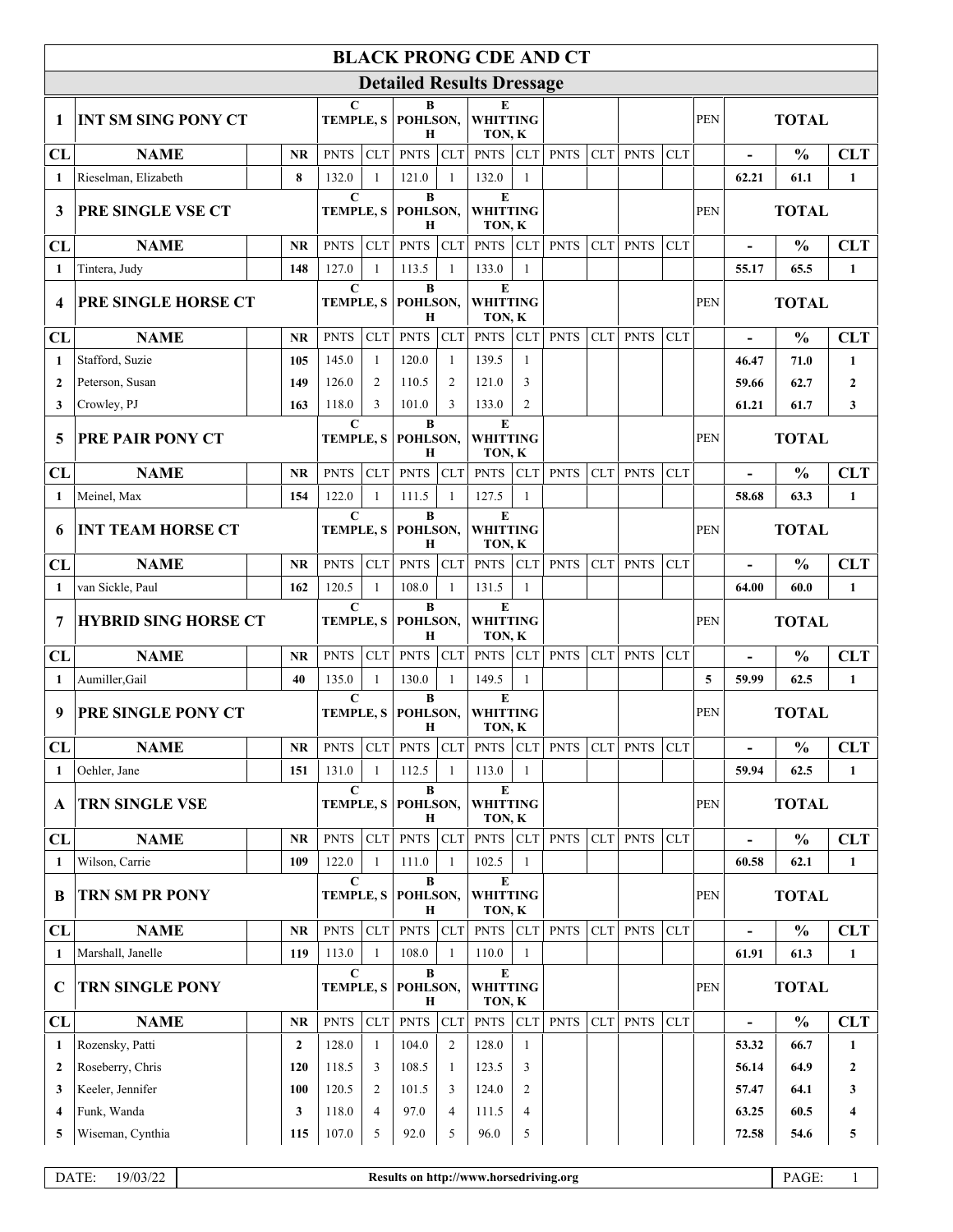| <b>BLACK PRONG CDE AND CT</b> |                                 |           |            |                                                                 |                                                              |                                  |                                        |                |                                        |             |            |             |                     |              |                |               |                  |  |
|-------------------------------|---------------------------------|-----------|------------|-----------------------------------------------------------------|--------------------------------------------------------------|----------------------------------|----------------------------------------|----------------|----------------------------------------|-------------|------------|-------------|---------------------|--------------|----------------|---------------|------------------|--|
|                               |                                 |           |            |                                                                 |                                                              | <b>Detailed Results Dressage</b> |                                        |                |                                        |             |            |             |                     |              |                |               |                  |  |
| D                             | <b>TRN SINGLE HORSE</b>         |           |            | $\mathbf C$<br>В<br><b>TEMPLE, S</b><br>POHLSON,<br>H           |                                                              |                                  | E<br><b>WHITTING</b><br>TON, K         |                |                                        |             |            |             | <b>TOTAL</b><br>PEN |              |                |               |                  |  |
| CL                            | <b>NAME</b>                     |           | <b>NR</b>  | <b>PNTS</b>                                                     | CLT                                                          | <b>PNTS</b>                      | CLT                                    | <b>PNTS</b>    | CLT                                    | <b>PNTS</b> | <b>CLT</b> | <b>PNTS</b> | <b>CLT</b>          |              | $\blacksquare$ | $\frac{0}{0}$ | <b>CLT</b>       |  |
| $\mathbf{1}$                  | Dedrick, Dale                   |           | 166        | 124.0                                                           | $\mathbf{1}$                                                 | 106.5                            | -1                                     | 121.0          | $\overline{2}$                         |             |            |             |                     |              | 55.84          | 65.1          | $\mathbf{1}$     |  |
| $\overline{2}$                | Padgett, Marianna               |           | 104        | 120.5                                                           | 2                                                            | 98.0                             | 3                                      | 125.0          | 1                                      |             |            |             |                     |              | 58.21          | 63.6          | $\boldsymbol{2}$ |  |
| 3                             | Richardson, Pam                 | 101       |            | 114.5                                                           | 3                                                            | 101.5                            | $\overline{2}$                         | 113.0          | 3                                      |             |            |             |                     |              | 62.51          | 60.9          | 3                |  |
| F                             | <b>PRE SINGLE VSE</b>           |           |            |                                                                 | $\mathbf C$<br>$\bf{B}$<br><b>TEMPLE, S</b><br>POHLSON,<br>Н |                                  | ${\bf E}$<br><b>WHITTING</b><br>TON, K |                |                                        |             |            |             | <b>PEN</b>          | <b>TOTAL</b> |                |               |                  |  |
| CL                            | <b>NAME</b>                     |           | <b>NR</b>  | <b>PNTS</b>                                                     | <b>CLT</b>                                                   | <b>PNTS</b>                      | CLT                                    | <b>PNTS</b>    | <b>CLT</b>                             | <b>PNTS</b> | <b>CLT</b> | <b>PNTS</b> | <b>CLT</b>          |              |                | $\frac{0}{0}$ | <b>CLT</b>       |  |
| $\mathbf{1}$                  | Huguet, Michelle                | 81        |            | 119.5                                                           | $\mathbf{1}$                                                 | 115.5                            | -1                                     | 128.0          | 1                                      |             |            |             |                     |              | 58.12          | 63.7          | $\mathbf{1}$     |  |
| $\overline{2}$                | Foster, Debra                   |           | 122        | 108.0                                                           | 2                                                            | 104.0                            | 2                                      | 117.0          | $\overline{2}$                         |             |            |             |                     |              | 67.66          | 57.7          | $\mathbf{2}$     |  |
| G                             | <b>PRE SM PR PONY</b>           |           |            | $\mathbf C$<br>B<br>POHLSON,<br><b>TEMPLE, S</b><br>$\mathbf H$ |                                                              | E<br><b>WHITTING</b><br>TON, K   |                                        |                |                                        |             |            | <b>PEN</b>  | <b>TOTAL</b>        |              |                |               |                  |  |
| CL                            | <b>NAME</b>                     | <b>NR</b> |            | <b>PNTS</b>                                                     | <b>CLT</b>                                                   | <b>PNTS</b>                      | <b>CLT</b>                             | <b>PNTS</b>    | <b>CLT</b>                             | <b>PNTS</b> | <b>CLT</b> | <b>PNTS</b> | <b>CLT</b>          |              |                | $\frac{0}{0}$ | <b>CLT</b>       |  |
| $\mathbf{1}$                  | Grimsley, Carole                |           | 5          | 129.0                                                           | $\mathbf{1}$                                                 | 116.0                            | $\mathbf{1}$                           | 135.0          | 1                                      |             |            |             |                     |              | 53.35          | 66.7          | $\mathbf{1}$     |  |
| $\mathbf H$                   | PRE SINGLE PONY                 |           |            | $\mathbf C$<br><b>TEMPLE, S</b>                                 |                                                              |                                  | $\bf{B}$<br>POHLSON,                   |                | ${\bf E}$<br><b>WHITTING</b><br>TON, K |             |            |             |                     |              | <b>TOTAL</b>   |               |                  |  |
| CL                            | <b>NAME</b>                     |           | <b>NR</b>  | <b>PNTS</b>                                                     | <b>CLT</b>                                                   | н<br><b>PNTS</b>                 | <b>CLT</b>                             | <b>PNTS</b>    | <b>CLT</b>                             | <b>PNTS</b> | <b>CLT</b> | <b>PNTS</b> | <b>CLT</b>          |              |                | $\frac{0}{0}$ | <b>CLT</b>       |  |
| $\mathbf{1}$                  | Smith, Suzanne                  |           | 133        | 131.5                                                           | 1                                                            | 121.0                            | $\overline{1}$                         | 140.5          | 2                                      |             |            |             |                     |              | 49.70          | 68.9          | $\mathbf{1}$     |  |
| $\overline{2}$                | Baughman, Alice                 | 80        |            | 124.5                                                           | 3                                                            | 113.0                            | 3                                      | 143.0          | $\mathbf{1}$                           |             |            |             |                     |              | 53.21          | 66.7          | $\boldsymbol{2}$ |  |
| 3                             | Kunze, Laura                    | 168       |            | 128.5                                                           | 2                                                            | 106.5                            | 5                                      | 134.5          | 3                                      |             |            |             |                     |              | 56.29          | 64.8          | 3                |  |
| $\overline{\mathbf{4}}$       | Delfino, Fiona                  |           | 16         | 124.0                                                           | 4                                                            | 113.5                            | $\overline{2}$                         | 121.5          | 6                                      |             |            |             |                     |              | 59.24          | 63.0          | 4                |  |
| 5                             | Wallis, Lorri                   | 131       |            | 116.5                                                           | 6                                                            | 111.5                            | $\overline{4}$                         | 127.5          | $\overline{4}$                         |             |            |             |                     |              | 60.22          | 62.4          | 5                |  |
| 6                             | Miliziano-Crowley, Tara         | 134       |            | 115.0                                                           | $\tau$                                                       | 99.0                             | 6                                      | 123.0          | 5                                      |             |            |             |                     |              | 65.42          | 59.1          | 6                |  |
| 6                             | Cherry, Karen                   |           | 43         | 121.5                                                           | 5                                                            | 99.0                             | 6                                      | 116.5          | $\tau$                                 |             |            |             |                     |              | 65.42          | 59.1          | 6                |  |
| I                             | <b>PRE PAIR PONY</b>            |           |            | $\mathbf C$<br>$\bf{B}$<br><b>TEMPLE, S</b><br>POHLSON,         |                                                              | ${\bf E}$<br><b>WHITTING</b>     |                                        |                |                                        |             |            | <b>PEN</b>  |                     | <b>TOTAL</b> |                |               |                  |  |
|                               |                                 |           |            |                                                                 |                                                              | Н                                |                                        | TON, K         |                                        |             |            |             |                     |              |                |               |                  |  |
| CL                            | <b>NAME</b>                     |           | <b>NR</b>  | <b>PNTS</b>                                                     | CLT                                                          | <b>PNTS</b>                      | <b>CLT</b>                             | <b>PNTS</b>    | <b>CLT</b>                             | <b>PNTS</b> | CLT        | <b>PNTS</b> | <b>CLT</b>          |              |                | $\frac{0}{0}$ | <b>CLT</b>       |  |
| 1                             | Anastasi, Leona                 | 82        |            | 104.5                                                           | $\mathbf{1}$                                                 | 93.0                             | 1                                      | 110.5          | $\mathbf{1}$                           |             |            |             |                     |              | 73.55          | 54.0          | $\mathbf{1}$     |  |
| J                             | PRE SINGLE HORSE                |           |            | $\mathbf C$<br>TEMPLE, S                                        |                                                              |                                  | B<br>POHLSON,<br>Н                     |                | E<br><b>WHITTING</b><br>TON, K         |             |            |             |                     | PEN          |                | <b>TOTAL</b>  |                  |  |
| CL                            | <b>NAME</b>                     | NR        |            | <b>PNTS</b>                                                     | CLT                                                          | <b>PNTS</b>                      | CLT                                    | <b>PNTS</b>    | <b>CLT</b>                             | <b>PNTS</b> | <b>CLT</b> | <b>PNTS</b> | <b>CLT</b>          |              | $\blacksquare$ | $\frac{0}{0}$ | <b>CLT</b>       |  |
| 1                             | Schmitt, Sara                   |           | 167        | 138.5                                                           | 1                                                            | 120.0                            | -1                                     | 131.5          | $\overline{c}$                         |             |            |             |                     |              | 50.54          | 68.4          | 1                |  |
| $\mathbf{2}$                  | Epstein, Ellen                  | 49        |            | 132.5                                                           | 2                                                            | 119.5                            | $\overline{4}$                         | 133.5          | 1                                      |             |            |             |                     |              | 51.80          | 67.6          | $\mathbf{2}$     |  |
| 3                             | Van den Hurk, Stephanie         | 35        |            | 127.0                                                           | 4                                                            | 118.0                            | 5                                      | 126.0          | 6                                      |             |            |             |                     |              | 55.87          | 65.1          | 3                |  |
| $\overline{4}$                | Mott-Koscis, Mary               |           | 164        | 123.5                                                           | 6                                                            | 120.0                            | 1                                      | 127.0          | 3                                      |             |            |             |                     |              | 56.01          | 65.0          | 4                |  |
| 5                             | Day, Jeff                       |           | 26         | 126.0                                                           | 5                                                            | 111.5                            | 10                                     | 124.5          | $\tau$                                 |             |            |             |                     |              | 58.40          | 63.5          | 5                |  |
| 6                             | Marcoux, Andy                   |           | 165        | 121.0                                                           | 8                                                            | 114.0                            | 8                                      | 126.5          | $\overline{4}$                         |             |            |             |                     |              | 58.54          | 63.4          | 6                |  |
| $7\phantom{.0}$               | Zimmerman, Carl                 |           | 169        | 120.0                                                           | 9                                                            | 120.0                            | -1                                     | 118.0          | 11                                     |             |            |             |                     |              | 59.52          | 62.8          | 7                |  |
| 8                             | Sellars, Lynn                   | 24        |            | 122.5                                                           | 7                                                            | 112.0                            | 9                                      | 120.5          | 9                                      |             |            |             |                     |              | 60.36          | 62.3          | 8                |  |
| 9                             | Harber, Jennifer<br>Dunn, David |           | 171        | 119.5<br>129.0                                                  | 10<br>3                                                      | 115.0<br>116.5                   | 7<br>6                                 | 114.0<br>119.0 | 12<br>10                               |             |            |             |                     |              | 62.19<br>62.70 | 61.1          | 9                |  |
| 10<br>11                      | Wilson, Rodney                  |           | 121<br>139 | 106.5                                                           | 12                                                           | 102.0                            | 12                                     | 126.5          | $\overline{4}$                         |             |            |             |                     | 5            | 65.98          | 60.8<br>58.8  | 10<br>11         |  |
|                               |                                 |           |            |                                                                 |                                                              |                                  |                                        |                |                                        |             |            |             |                     |              |                |               |                  |  |
|                               |                                 |           |            |                                                                 | 13                                                           |                                  | 13                                     |                | 8                                      |             |            |             |                     |              |                |               |                  |  |
| 12<br>13                      | Landy, Kami<br>Fryer, Judy      |           | 150<br>144 | 114.5<br>104.5                                                  | 11                                                           | 106.5<br>100.5                   | 11                                     | 108.5<br>121.5 | 13                                     |             |            |             |                     | 5            | 67.52<br>73.36 | 57.8<br>54.1  | 12<br>13         |  |